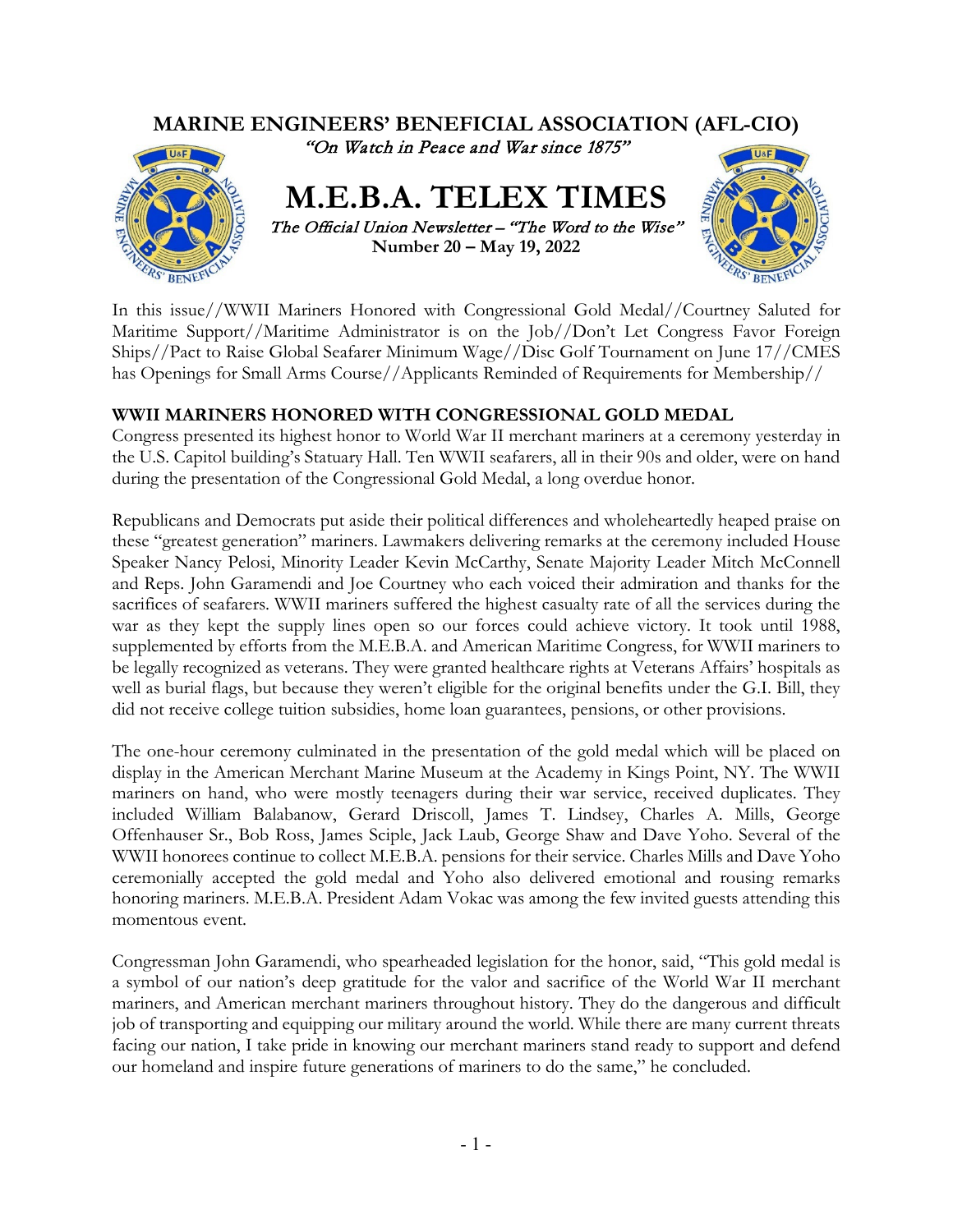The American Merchant Marine Veterans (AMMV), led by President Dru DiMattia, an M.E.B.A. retiree, brought together the contingent of WWII mariners and their entourage for a series of events this week including a visit to M.E.B.A. Headquarters for a reception following the Gold Medal Ceremony. When the veterans shuffled off the bus in front of our building, inquisitive onlookers, who just learned who these elderly men were, burst into a spontaneous round of applause.

M.E.B.A. was greatly honored to host the ten WWII veterans in a wonderful celebration on the Headquarters rooftop with the U.S. Capitol serving as the backdrop. Newly sworn-in Maritime Administrator Rear Admiral Ann Phillips also spoke at the gathering and a camera crew was on hand to record the remarkable event.

Following the reception, the mariners gathered in our Headquarters conference room for a few more hours, while more interviews were conducted and sea stories were swapped.

## **REP. JOE COURTNEY SALUTED FOR SUPPORT OF U.S.-FLAG SHIPPING**

On Tuesday, on the outskirts of Washington D.C., the International Propeller Club recognized Congressman Joe Courtney (D-CT) for his support of U.S.-flag shipping. Since 1985, the Salute to Congress event has honored lawmakers who have demonstrated consistent support for the maritime industry and the U.S.-flag Merchant Marine. The event took place at the Army-Navy Club in Arlington, VA and was attended by M.E.B.A. and AMC representatives among others, as well as the ten WWII merchant mariners who were in town to receive the Congressional Gold Medal.

Rep. Courtney has been a strong voice on behalf of our industry and was instrumental in the formation of the Tanker Security Program. Recently funded, the TSP will be a fleet of 10 commercial U.S.-flag petroleum product tankers supporting our nation's long-term strategic defense needs. It is the intent of the program to reduce military reliance on foreign-flag commercial vessels while also expanding the qualified mariner pool. Discussing the U.S. maritime industry, Rep. Courtney noted, "They all deserve our full support in Congress, I'll keep working to ensure they have it."

## **NEW MARITIME ADMINISTRATOR IS ON THE JOB**

Rear Admiral (Ret.) Ann Phillips was sworn in as the  $20<sup>th</sup>$  Administrator of the Maritime Administration a little less than a week after she was confirmed to the post by the U.S. Senate.

"From her distinguished naval service to her leadership on coastal infrastructure, Rear Admiral Ann Phillips has championed America's maritime sector throughout her career," said Transportation Secretary Pete Buttigieg. "Her experience and expertise will be invaluable as we address supply chain bottlenecks, implement the maritime investments in the Bipartisan Infrastructure Law, ensure the safety and success of midshipmen at the Merchant Marine Academy, and combat climate change in the maritime sector."

As head of the Maritime Administration, Phillips' role is to advise the Secretary of Transportation on commercial maritime matters, including the movement of goods, supply chain, as well as the U.S. maritime industry, environment and compliance, ports and waterways infrastructure, and strategic sealift. She will engage public and private stakeholders in the maritime industry and oversee the U.S Merchant Marine Academy.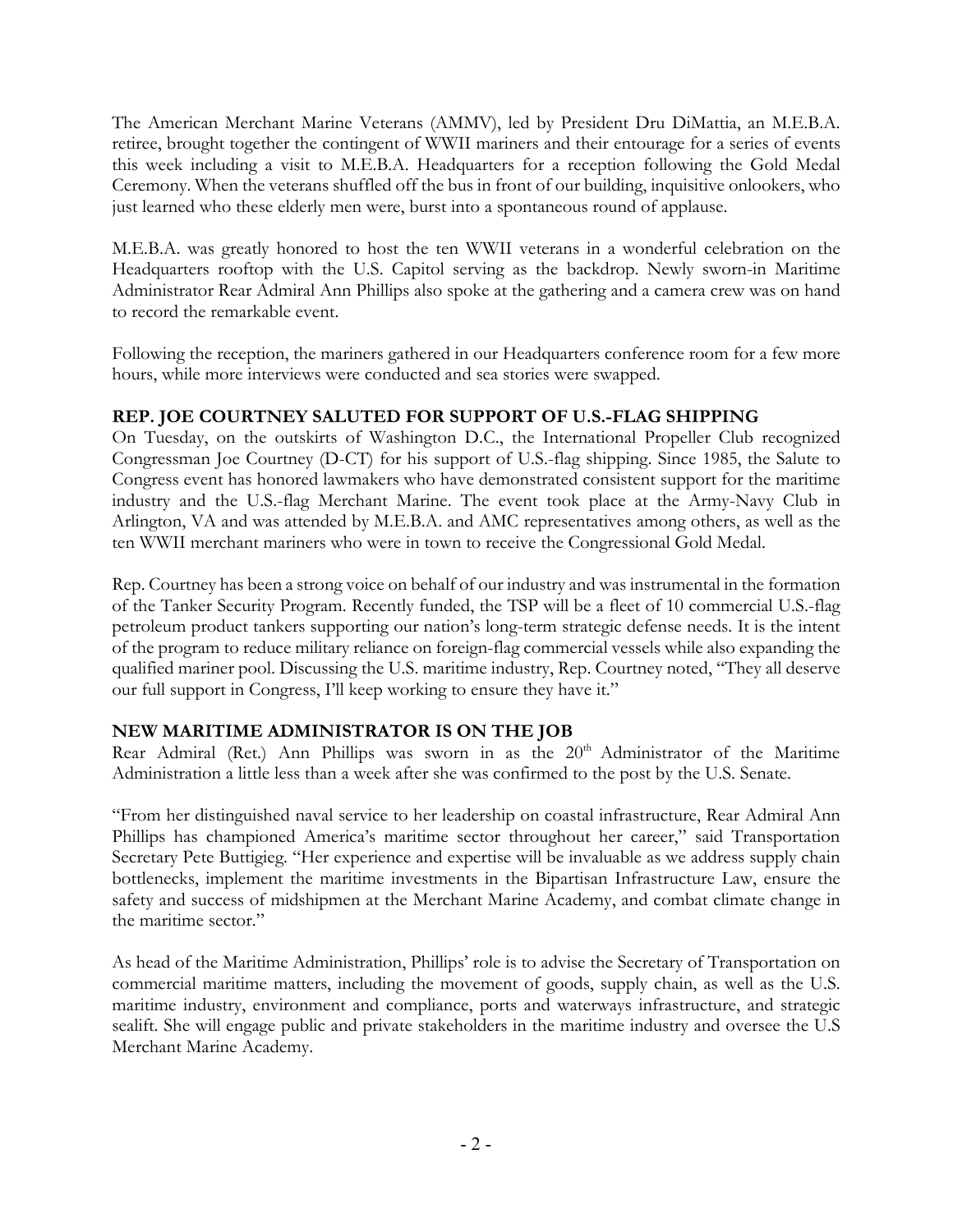M.E.B.A. President Adam Vokac and Secretary-Treasurer Roland Rexha hosted the new Administrator on our Headquarters rooftop during a ceremony on Wednesday afternoon honoring WWII merchant mariners.

Administrator Phillips said, "I understand the critical role that our commercial Merchant Marine plays in our national and economic security. In my nearly 31-year Navy career, I have witnessed many of the challenges facing our maritime sector and look forward to working with my colleagues to address them. This is an exciting time for MarAd as we work to expand and strengthen America's waterborne transportation system and workforce."

## **DON'T LET CONGRESS FAVOR FOREIGN SHIPS**

U.S.-flag shipping interests are being asked to tell Congress that a recent proposal to sideline U.S.-flag ships in favor of foreign vessels is not acceptable.

Senate Concurrent Resolutions 37 & 38 would temporarily waive the cargo preference requirement requiring that at least 50% of international food aid cargoes be carried on U.S.-flag ships. The initial debate revolved around a package of food and military equipment package for Ukraine. Members in the House ended up passing their version of the bill without the offending language but the waiver has not yet been laid to rest. U.S. Senators Joni Ernst (R-Iowa) and Chris Coons (D-Delaware) led the charge for the waiver in the name of cost savings.

U.S. shipping interests point out that the cost of shipping American, as cited by the Senators, was "dramatically overstated." They said that all ocean shipping under the Food for Peace program foreign-flag and U.S.-flag combined — accounts for only 8% of program costs and that the premium for using U.S.-flag ships accounts for less than 1% of program costs. USA Maritime, which represents U.S.-flag interests, said the resolutions wouldn't exclusively apply to Ukrainian relief. "Resolution 37 would waive Ship American rules indefinitely, Resolution 38 would divert cargoes to foreign carriers for an arbitrary three-year period."

The Navy League set up a "Voice to Congress" webpage where you can let lawmakers know they shouldn't bypass U.S. ships and mariners in favor of foreign counterparts. The Navy League is a nonprofit civilian organization whose mission is to educate Americans about the enduring importance of sea power and to support the men and women of the U.S. sea services. It advocates for the Navy, Marine Corps, Coast Guard and U.S. Merchant Marine. You can visit <https://navyleague.quorum.us/campaign/40368/> where you fill out a few blanks and let Congress know that cargo preference is crucial for our economic and national security!

## **AGREEMENT TO RAISE GLOBAL SEAFARER MINIMUM WAGE**

The minimum wage for international seafarers will inch up following an agreement between shipowners and global mariner unions as part of International Labor Organization talks.

The International Transport Workers' Federation (ITF) and International Chamber of Shipping helped coordinate the talks as part of their ongoing missions to raise standards for seafarers around the world, especially those who are vulnerable and exploited by shipowners.

Maritime transport is the only sector with a formally recognized global minimum wage, which has existed for seafarers since 1958.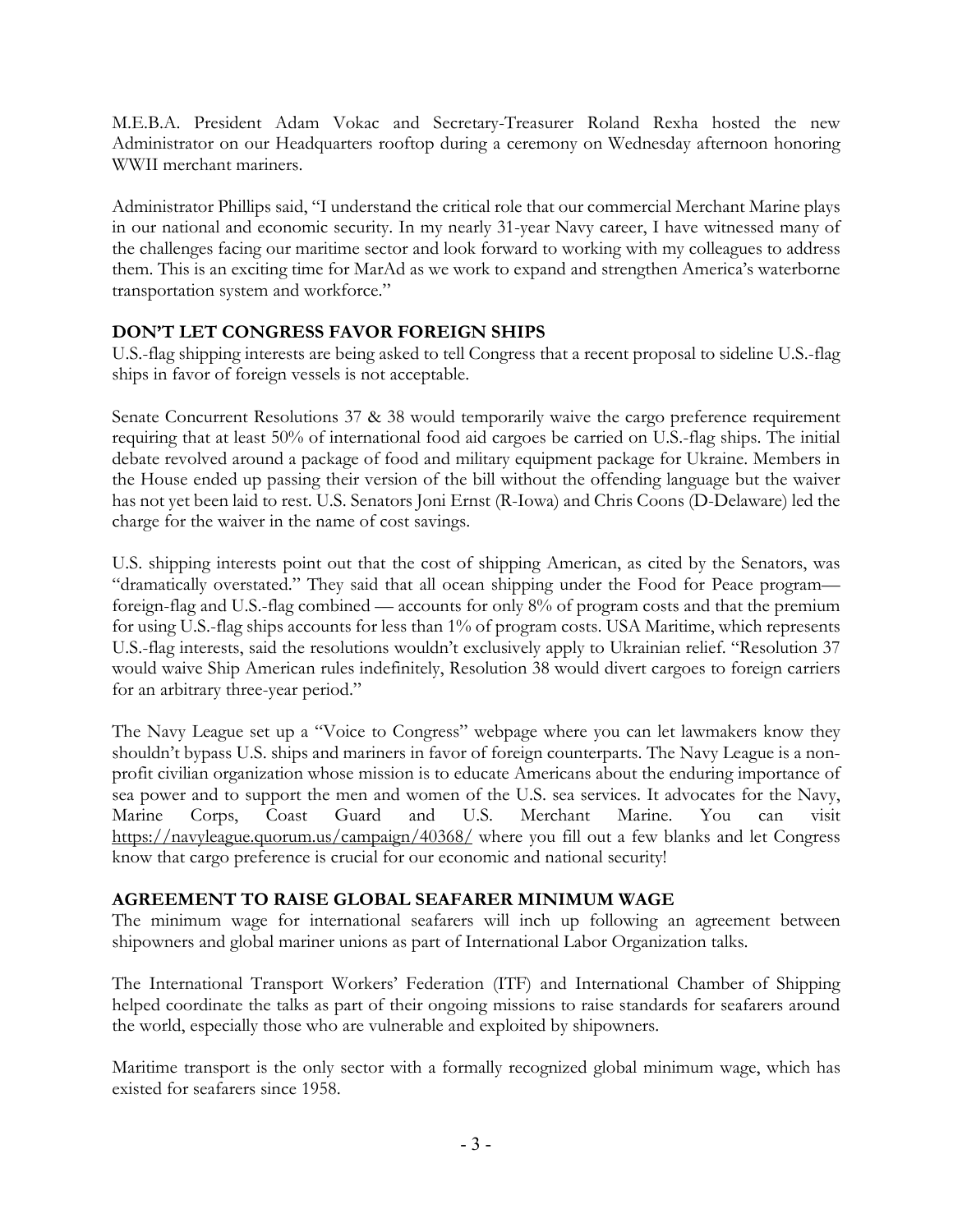The agreement applies universally to the rating grade of Able Seafarer and is widely recognized by the global shipping community as contributing to decent work and employment for seafarers, to support themselves and their families, recognizing that the overall well-being of seafarers is inextricably linked to their economic well-being. During the previous round of talks, concluded at the UN ILO in September last year, shipowners and seafarers set the minimum wage to \$648 from July 1, 2022.

As part of the agreement, the ILO minimum basic wage for an able seafarer will be raised to US\$658 as of January 1, 2023. The rate will be increased to \$666 as of January 1, 2024 and to \$673 as of January 1, 2025.

## **2ND ANNUAL LEROY KOEHLER DISC GOLF TOURNAMENT ON JUNE 17**

The M.E.B.A. Merchant Marine Memorial Foundation (4MF) will host its second annual Leroy Koehler Disc (Frisbee) Golf Tournament on Friday, June 17<sup>th</sup> at the Calhoon M.E.B.A. Engineering School. Everyone is invited. The tournament benefits the Memorial Park at the CMES.

As you know, the Memorial was created to honor fallen seafarers who have delivered the goods and answered the call of this country since 1775. The Foundation supporting the Memorial is a section 501(c)(3) entity under Internal Revenue Service rules, so all donations are tax deductible. Leroy Koehler was a greatest generation mariner and consummate Chief Engineer who deeply cared about the M.E.B.A. heritage and made a generous financial contribution to the Memorial Park.

There is a \$25 entry fee for the tournament which will begin at 1300. For further information, contact 4MF Chairman Bill Van Loo at (443) 676-6248 or [bvanloo@bvlworks.org](mailto:bvanloo@bvlworks.org)

## **UPCOMING CMES SMALL ARMS CLASS HAS OPENINGS**

Members looking for Small Arms certification should know that there are several openings for the upcoming June 13-17 course at the Calhoon M.E.B.A. Engineering School.

Applications for the course can be sent via the CMES website (www.mebaschool.org), faxed to (410) 822-7220, or emailed to applications@mebaschool.org

# **APPLICANTS REMINDED OF REQUIREMENTS FOR MEMBERSHIP**

Earlier this month, the M.E.B.A. Headquarters Membership Department sent each M.E.B.A. applicant a letter detailing outstanding requirements needed to be met in order to qualify for – and to be accepted into membership. Such letters are sent two times a year in the weeks preceding the release of the twice-a-year District Investigating Committee Report. DIC Reports contain a list of qualified applicants who have fulfilled the obligations in their application packet (including sea service documentation and initiation fees) and are current on their service charges. The reports are put before members for a vote at the June and December meetings. Once members approve the report, listed applicants become members and the Membership Department informs them of their new status.

**Qualified applicants who are trying to make membership must provide Headquarters with required documentation to ensure their inclusion on the next DIC report.** The DIC will meet before the June 2022 membership meeting to formalize their report. To make membership, an applicant needs the required sailing days or specified years of employment with a particular bargaining unit, must be current with service charges and must complete other necessary requirements which may include an initiation fee and/or letters of recommendation.